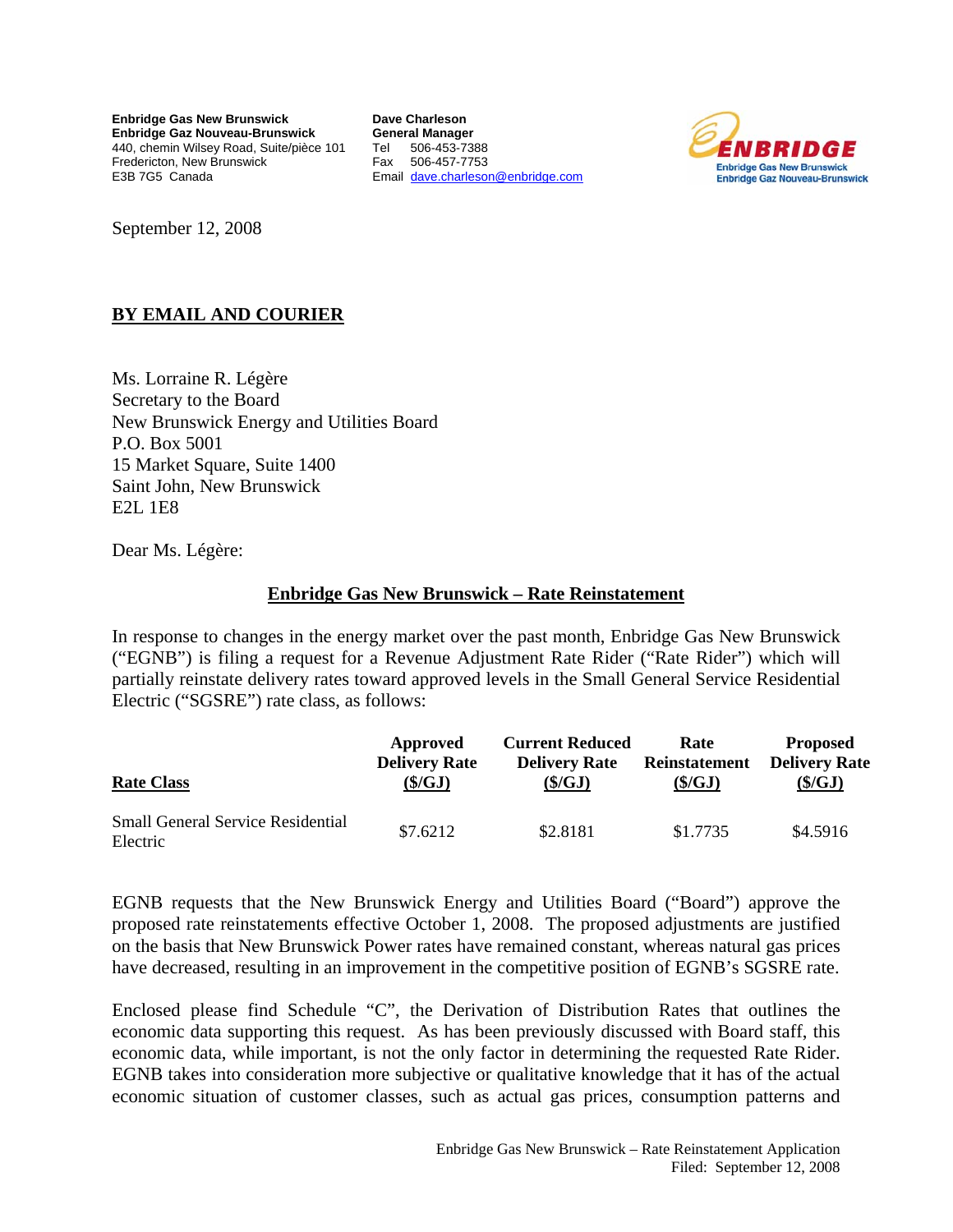customer expectations regarding savings. EGNB is requesting the Board approve the proposed Rate Rider, as outlined in Schedule "A", effective October 1, 2008.

## **Customer Communication**

EGNB is proposing a customer communication consisting of a short on-bill message and a website posting as outlined in its previous applications. The proposed website notification is attached as Schedule "B". The on-bill message will state: "Delivery rate charges have increased for SGSRE customers. Please visit our website at www.naturalgasnb.com or call toll-free 1-800- 994-2762 for more information."

EGNB has not received any SGSRE customer requests to date for email notification of rate changes but will continue to present this option to customers.

If you have any questions or require additional information, please call me.

Yours truly,

19tail

Dave Charleson General Manager

Enclosures

c.c. Competitive Energy Services, LLC Corridor Resources Inc. ECNG Energy LP Irving Energy Services Limited Park Fuels Ltd. Potash Corporation of Saskatchewan Inc. Superior Propane Inc.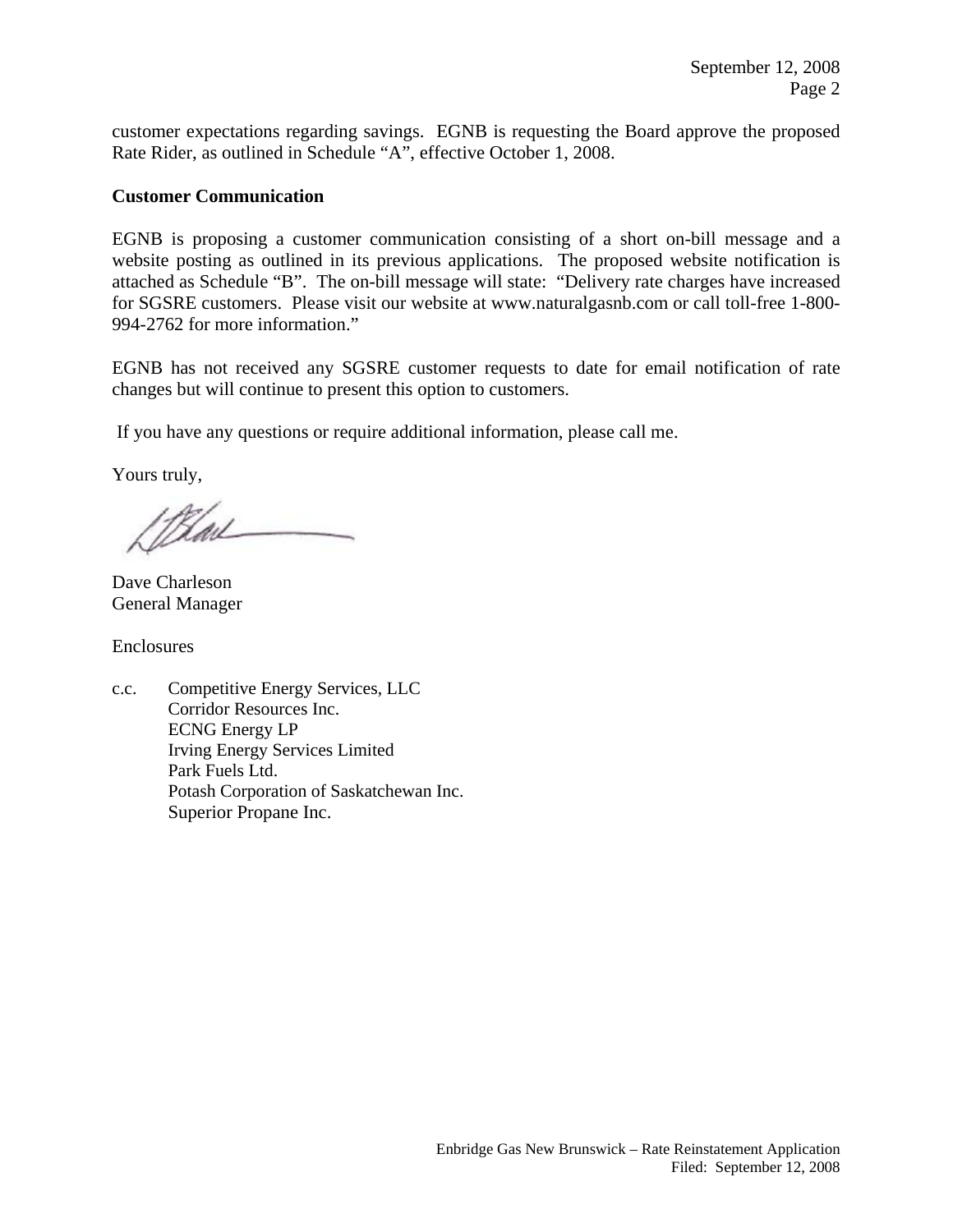# **Schedule "A"**

## **REVENUE ADJUSTMENT RATE RIDER**

The following adjustments shall be applicable to all bills issued on and after October 1, 2008:

|                                                           | Approved<br><b>Delivery</b><br>Rate |                               | <b>Reduced or</b><br><b>Reinstated</b><br><b>Delivery</b><br>Rate |  |
|-----------------------------------------------------------|-------------------------------------|-------------------------------|-------------------------------------------------------------------|--|
| <b>Rate Class</b>                                         | $(\frac{C}{2})$                     | <b>Reduction</b><br>$(\$/GJ)$ | $(\frac{C}{2})$                                                   |  |
| <b>Small General Service Residential Electric (SGSRE)</b> | 7.6212                              | 3.0296                        | 4.5916                                                            |  |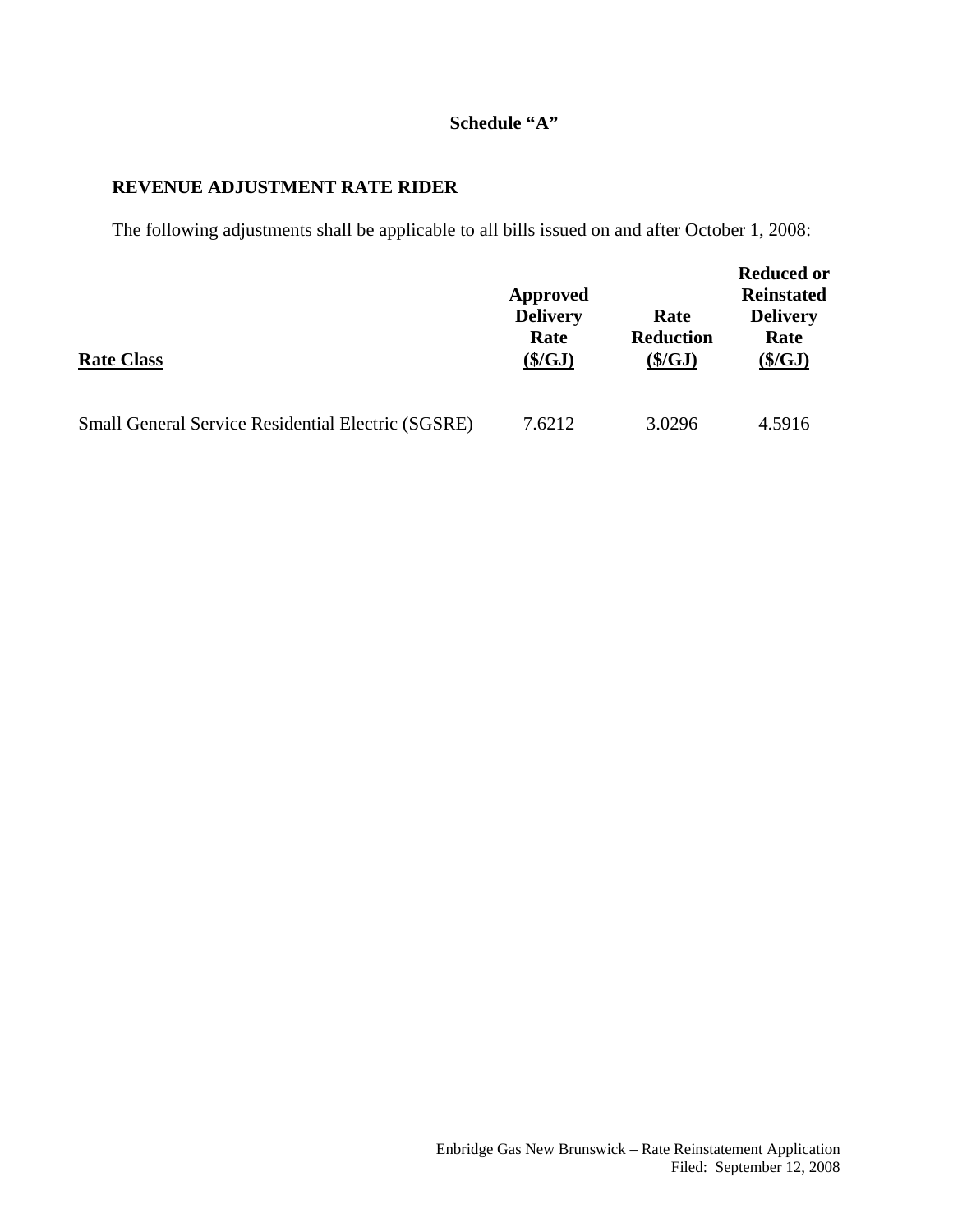

### **Schedule "B"**

#### **Notice of Rate Adjustments**

 $\overline{a}$ 

**Enbridge Gas New Brunswick (EGNB) would like to advise you, our valued customer, of changes to our distribution rates, effective October 1, 2008**. EGNB has received approval from the New Brunswick Energy and Utilities Board to adjust natural gas delivery charges.

There are three charges that determine your total cost of natural gas. The first is the monthly customer or demand charge which is not being adjusted. The second is the delivery charge which is increasing. The third, and the largest component of your total natural gas cost, is the charge for supply of the natural gas commodity.

EGNB delivers natural gas to customers at rates which are based on local market conditions targeted to provide savings against alternate energy products. Over the last few months, electricity prices have remained constant while natural gas prices have declined. Based on these changes in commodity prices, EGNB has received approval to increase delivery charges in the Small General Service Residential Electric ("SGSRE") rate class. These changes are outlined in the table below.

#### **Natural Gas Distribution Charges as of October 1, 2008**

| <b>RATE CLASS</b>                                                      | Customer or<br><b>Demand</b><br><b>Charge</b> | Approved<br><b>Delivery</b><br><b>Charge</b><br>$(\frac{\xi}{GJ})$ | <b>Current</b><br><b>Reduced</b><br><b>Delivery Charge</b><br>(\$/GJ) | October 2008<br><b>Adjusted</b><br><b>Delivery Charge</b><br>(\$/GJ) |
|------------------------------------------------------------------------|-----------------------------------------------|--------------------------------------------------------------------|-----------------------------------------------------------------------|----------------------------------------------------------------------|
| <b>Small General Service</b><br><b>Residential Electric</b><br>(SGSRE) | \$16.00/month                                 | \$7.6212                                                           | \$2,8181                                                              | \$4.5916                                                             |

EGNB provides safe, reliable distribution of natural gas. The price that EGNB charges for the distribution of natural gas is regulated by the New Brunswick Energy and Utilities Board and can only change with their approval.<sup>1</sup> The price is based on market conditions and may increase or decrease significantly over time. If you wish to receive notification of delivery rate changes in the future by email, please email us at egnb\_mailbox@egnb.enbridge.com. For more information about EGNB, these delivery rate adjustments or the current price for supply of Enbridge Utility Gas, call toll free at 1-800-994-2762 or visit www.naturalgasnb.com.

 $1$  This applies only to the customer or demand charge and delivery charge, which together constitute the distribution charge.